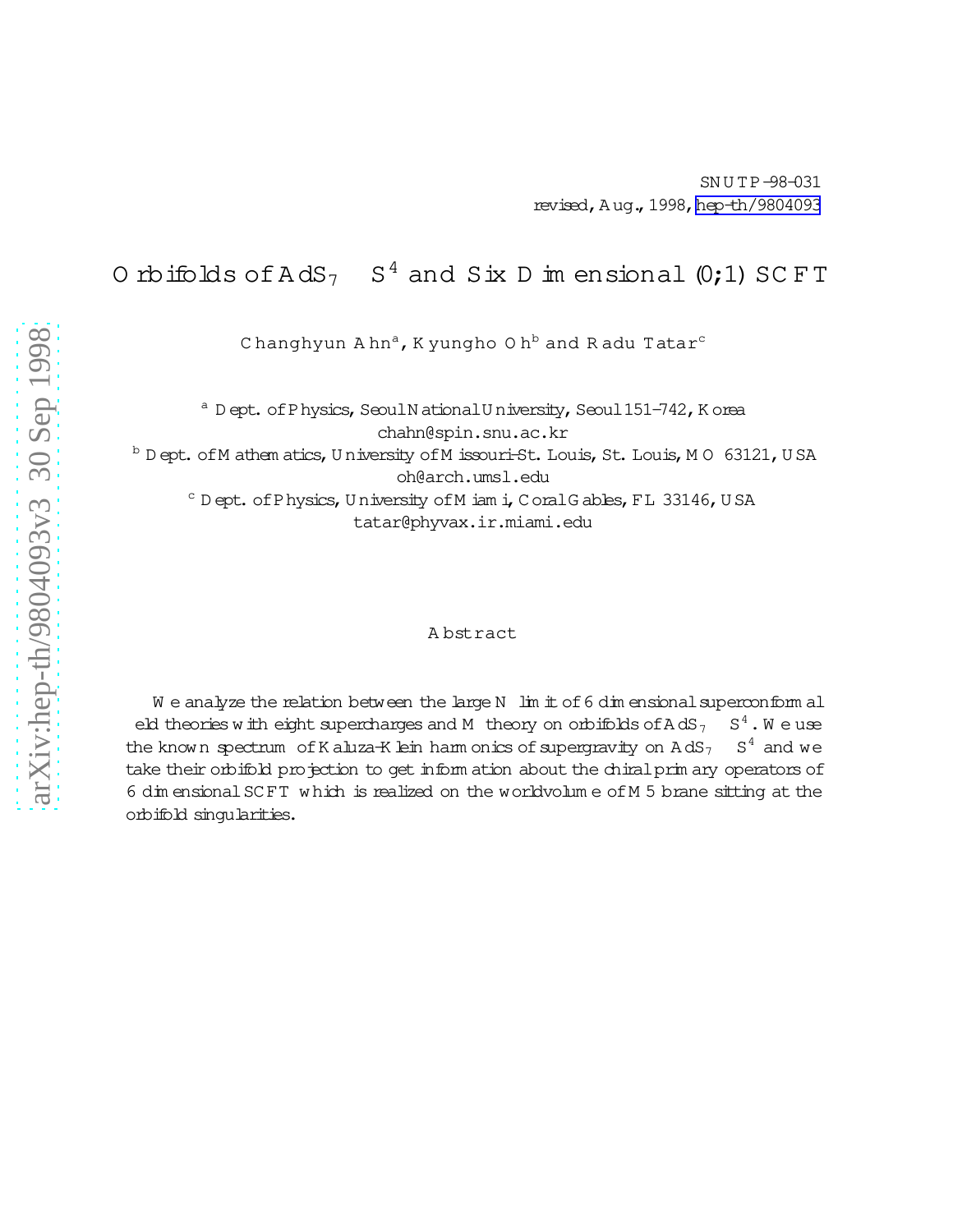#### 1 Introduction

R ecently, the connection between anti-de Sitter (A dS) space and the dynam ics of world-volum e of D brane has been actively studied. M aldacena [\[1](#page-13-0)] proposed that the large N lim it of super conform al eld theories (SCFT) can be described by taking the supergravity lim it of the superstring com pacti ed on A dS space. Furtherm ore, the correlation functions in the SCFT that has the  $A$ D S boundary at in nity boundary as its spacetime can be obtained by taking the dependence ofthe supergravity action on the asym ptotic behavior of its elds at the boundary  $[2, 3]$ . This way one can get the scaling dim ensions ofoperatorsin the SCFT from the m asses ofparticles in string/M theory.

M oreover, for any given  $N = 2,1,0$  superconform alm odel in 4 dim ensions there exists a formulation of type IIB theory compactied on orbifolds of  $AdS_5$   $S^5$  [4, 5]. This proposed duality has been tested by studying the K aluza-K lein (KK) states of theory on the orbifolds of  $AdS_5-S^5$  and by comparing them with the chiralprimary operators of the SCFT on the boundary [\[6](#page-14-0)].

 $A$  swe go one step further, the eld theory/ M theory duality gives M theory on the  $A dS<sub>4</sub>$  or  $A dS<sub>7</sub>$  for some superconform altheory in 3 and 6 dim ensions, respectively. The m axim ally supersym m etric theories in 3 and 6 dim ensions have been studied recently [\[7,8,9,10](#page-14-0),[11](#page-14-0)]. The lower supersym m etric case was realized on the worldvolum e ofM theory branes sitting on the orbifold singularities  $[12]$  (See also  $[13]$ ). Very recently, along the line of [\[6\]](#page-14-0), the K aluza-K lein states of M theory on the orbifolds of A dS<sub>4</sub> S<sup>7</sup> were studied and com pared with the chiralprim ary operatorsofthe SCFT on the boundary [\[14\]](#page-14-0).

In this paper, we investigate the K aluza-K lein states of M theory for an orbifolds of A dS $_7$   $\,$  S  $^4$  and we obtain the dim ensions of operators in the superconform alm ultiplets by using the correspondence between A dS com pacti cations and SCFT. We obtain results refering only to the untwisted sectors ofM theory com pactied on A dS space which is the one that can be derived from supergravity. By taking all the degrees of freedom of M theory the singular geom etry is regulated.

#### 2 R eview on  $AdS_7$  and  $(0;2)$  SC FT

We brie y review the SCFT/AdS<sub>7</sub> relation proposed in [\[2](#page-13-0),[3](#page-13-0)]. The boundary of AdS<sub>7</sub> is a 6 dim ensional M inkow ski space with points at in nity added. The isom etry group of AdS<sub>7</sub> is SO (6;2) which is also the conform algroup on the boundary. The proposed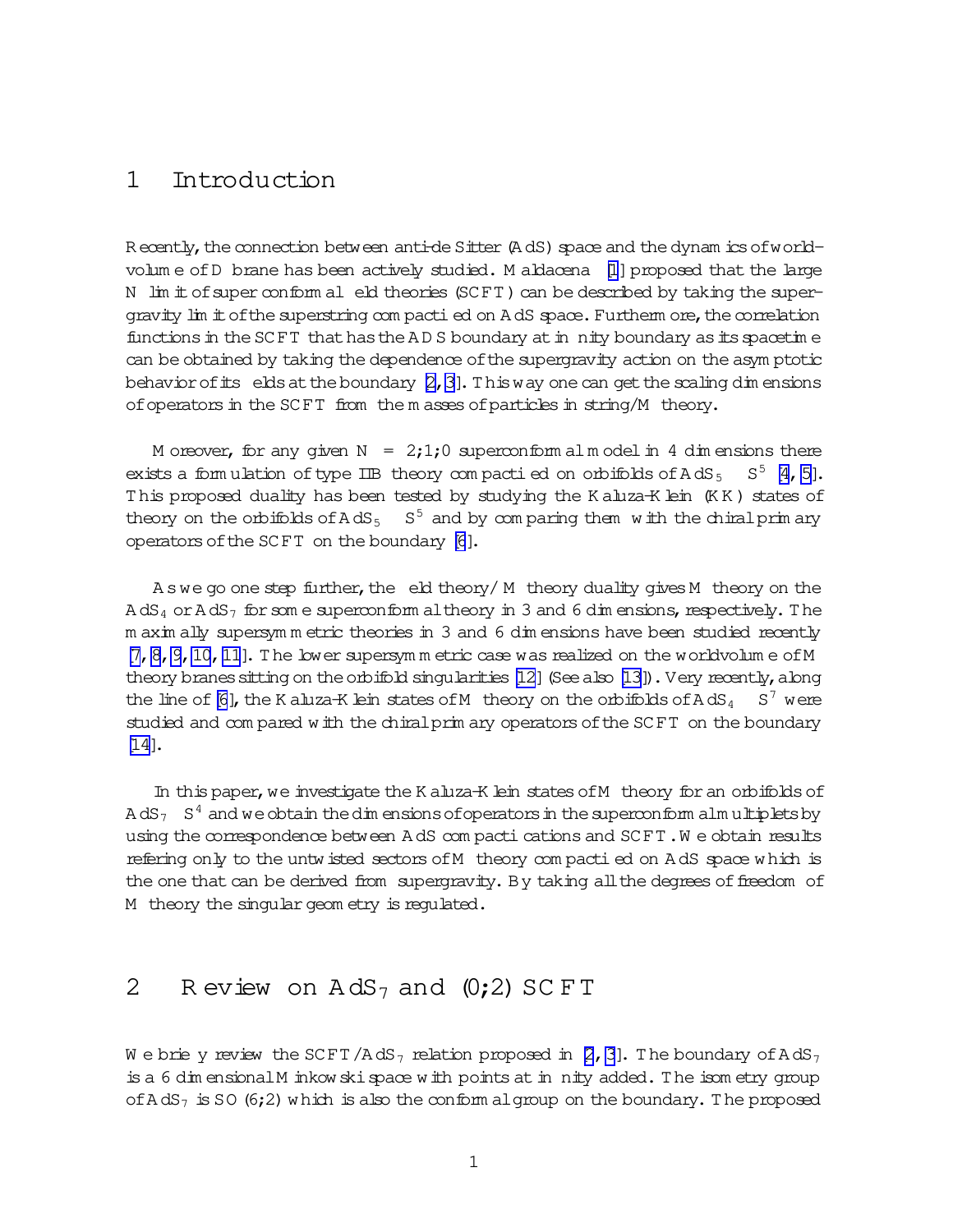<span id="page-2-0"></span>duality relates M theory on  $AdS_7$  to the large N lim it of SCFT on its boundary. In the Euclidean version the boundary is 6 sphere S  $^6$  . Consider the m axim ally supersym m etric case, so that the internal space is also a sphere. Let be a scalar eld on  $AdS_7$  and  $_0$  its restriction to the boundary S  $^6$  . A ccording to the SCFT /A dS  $_7$  correspondence,  $_{\phantom{0}0}$ couples to a conform aloperator 0 on the boundary through a coupling  $\int_{S^6}$  0.

W hen has m ass m, the corresponding operator  $O$  has the conform aldim ension given by the following relation

$$
m^2 = (6): \t(2.1)
$$

The irrelevant, m arginal and relevant operators of the boundary theory correspond to m assive, m assless and tachyonic m odes in the supergravity theory. If a p-form  $\,$  C  $\,$  on AdS<sub>7</sub> couples to a 6 p form operator 0 on the boundary through a coupling  $\int_{S^6}^{\infty} C \wedge 0$  , then the relation between the m ass of C and the conform aldim ension of O is given by

$$
m^2 = (+ p) (+ p 6): \t(2.2)
$$

The value of  $\text{m}^{\,2}$  in this formula is the eigenvalue of the Laplace operator on the AdS $_7$ space in the supergravity side. The values usually quoted for p-form s are the eigenvalues  $\tt{m}$   $^2$  of the appropriate M axwell-like operators. Their relation with the dimensions is given by  $[15, 7]$  $[15, 7]$  $[15, 7]$ 

$$
\hat{m}^2 = (p)(+p 6): \qquad (2.3)
$$

Them assless graviton in the A dS<sub>7</sub> supergravity couples to the dim ension 6 stress-energy tensor of the SCFT. W hen the internal space has continuous rotationalsym m etry, there exist also  $AdS_7$  m assless vector elds in its adjoint representation which can couple to the vedim ensionalR symmetry currents of the SCFT.

Let us consider M theory on  $AdS_7-S^4$  with a 4-form ux of N quanta on  $S^4$ , and with the radii of the AdS<sub>7</sub> and S<sup>4</sup> being R<sub>AdS7</sub> = 2R<sub>S<sup>4</sub></sup> = 2L<sub>p</sub>(N)<sup>1=3</sup>. The eleven</sub> dim ensional supergravity is appropriate at energies m uch sm aller than the Planck scale 1= $\downarrow$ . For large N this includes the energy range of the K aluza-K lein m odes, whose m ass is of the order of  $1=R_{AdS_7}$ . The bosonic symmetry of this compacti cation of eleven dim ensional supergravity is SO  $(6;2)$  SO  $(5)$ . In [\[1\]](#page-13-0) it was proposed that the  $(0;2)$ conform altheory, which is the decoupled theory on N parallelM 5 branes, is dualto M theory on the above background. The SO (6;2) part of the sym m etry of the supergravity theory is the conform algroup of the  $SCFT$ , which can be thought of as living on the boundary of the  $AdS_7$  space. The SO (5) part of the symmetry corresponds to the R sym m etry of the superconform altheory.

The K aluza-K lein excitations of supergravity, in them axim ally supersym m etric cases fall into sm all representations of supersym m etry. Thus, their m ass form ula is protected from quantum and string/M theory corrections. A ccording to the proposal in  $\beta$ , they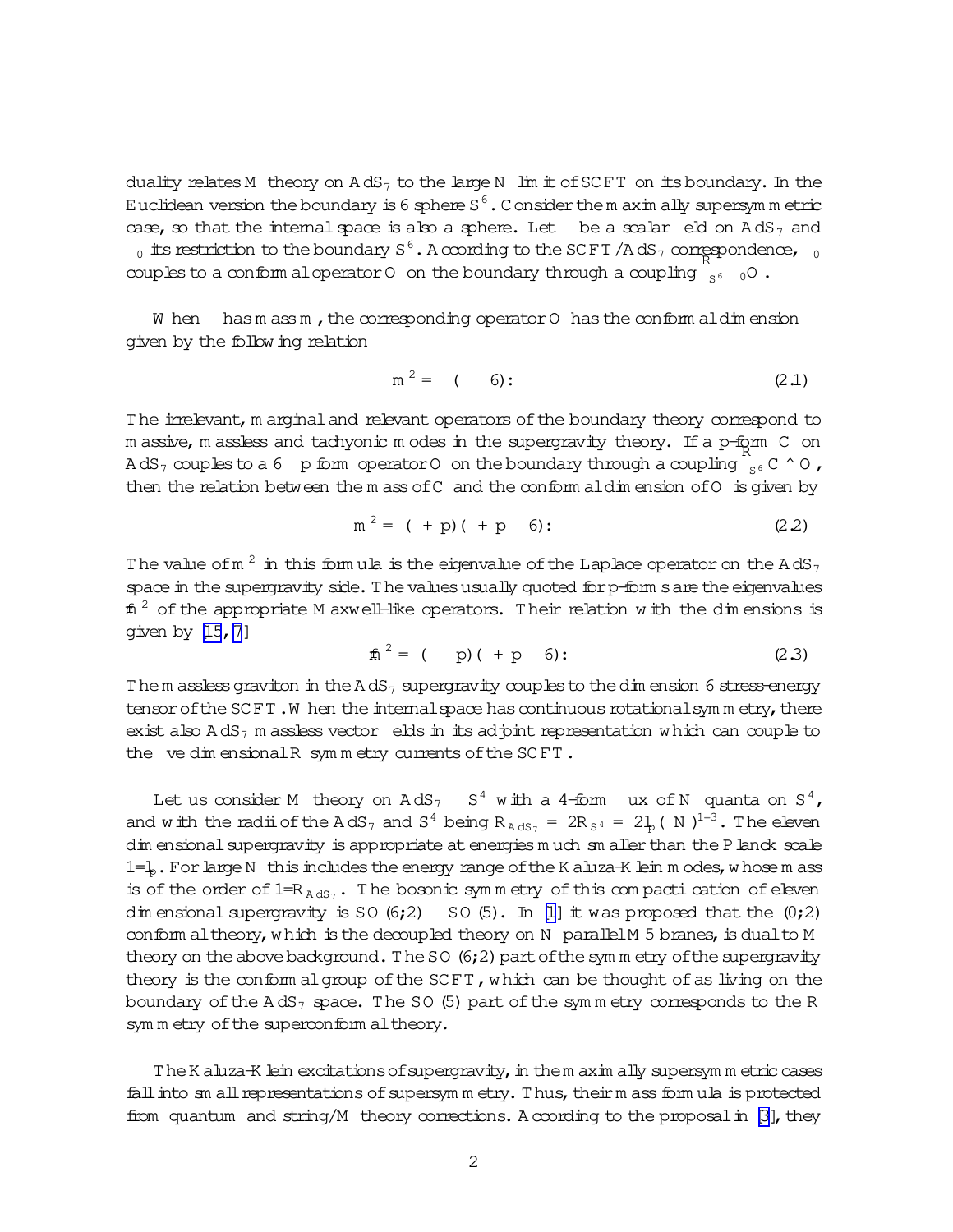<span id="page-3-0"></span>can couple to chiral elds of the SCFT on the boundary, for which the scaling dim ensions are also protected from quantum corrections.

The spectrum of the K aluza-K lein harm onics of M theory on  $AdS_7-S^4$  was analyzed in [\[16\]](#page-14-0). There are three fam ilies of scalar excitations. Two fam ilies contain states with only positive  $m^2$  and which only correspond to irrelevant operators. One family has also states with negative and zero m  $^2$  . They fall into the k-th order symm etric traceless representation of  $SO(5)$  with unit m ultiplicity. Theirm asses are

$$
m^2 = 4k (k - 3); \quad k = 2; 3; \tag{2.4}
$$

The eld corresponding to  $k = 1$  also appears in the supergravity, and this is the singleton which m ay be gauged away everywhere except at the boundary of the A dS space and decouples from all other operators. By using  $(2.1)$ , the dim ensions of the corresponding operators in the SCFT are

$$
= 2k; \quad k = 2;3; \tag{2.5}
$$

These are precisely the dim ensions of the chiral prim ary operators found in [\[17\]](#page-14-0), which param eterize the space of at directions  $(\mathbb{R}^{-5})^\mathbb{N} = \mathbb{S}_\mathbb{N}$  in a gauge invariant way and this can be viewed as a test of the conjecture in  $[1]$ .

There is one fam ily of vector bosons that also contains m assless states

$$
\hat{m}^2 = 4(k^2 \quad 1); \quad k = 1;2; \tag{2.6}
$$

By using  $(2.3)$ , the dim ensions of the corresponding 1-form operators in the SCFT are given by

$$
= 2k + 3; \quad k = 1;2; \tag{2.7}
$$

The m assless vector obtained for  $k = 1$  in (2.6) corresponds to the dim ension 5 R sym m etry current in SCFT. In general, chiral elds corresponding to all the towers of K aluza-K lein harm onics are related to the scalar operators of (2.5) by the superconform al algebra, as discussed in the four dim ensional case in  $[15]$ . Each value of k gives rise (at least for large enough k) to one eld in each tower ofK K states, with an SO (5) representation that is determ ined by the representation of the scalar eld. In particular, the R symm etry currents and the stress energy tensor sit in the same superconform al representation as the scalar eld with  $k = 2$  m entioned above.

# 3 An Orbifold of  $AdS_7$   $S^4$  and  $(0,1)$  SCFT

It is proposed that the  $(0;1)$  SCFT on N M 5 branes can be constructed by investigating M theory on the orbifold of  $AdS_7$   $S^4$ . The result of [\[12\]](#page-14-0) states that M theory on

The m asses should be scaled by a factor of  $e=2$ .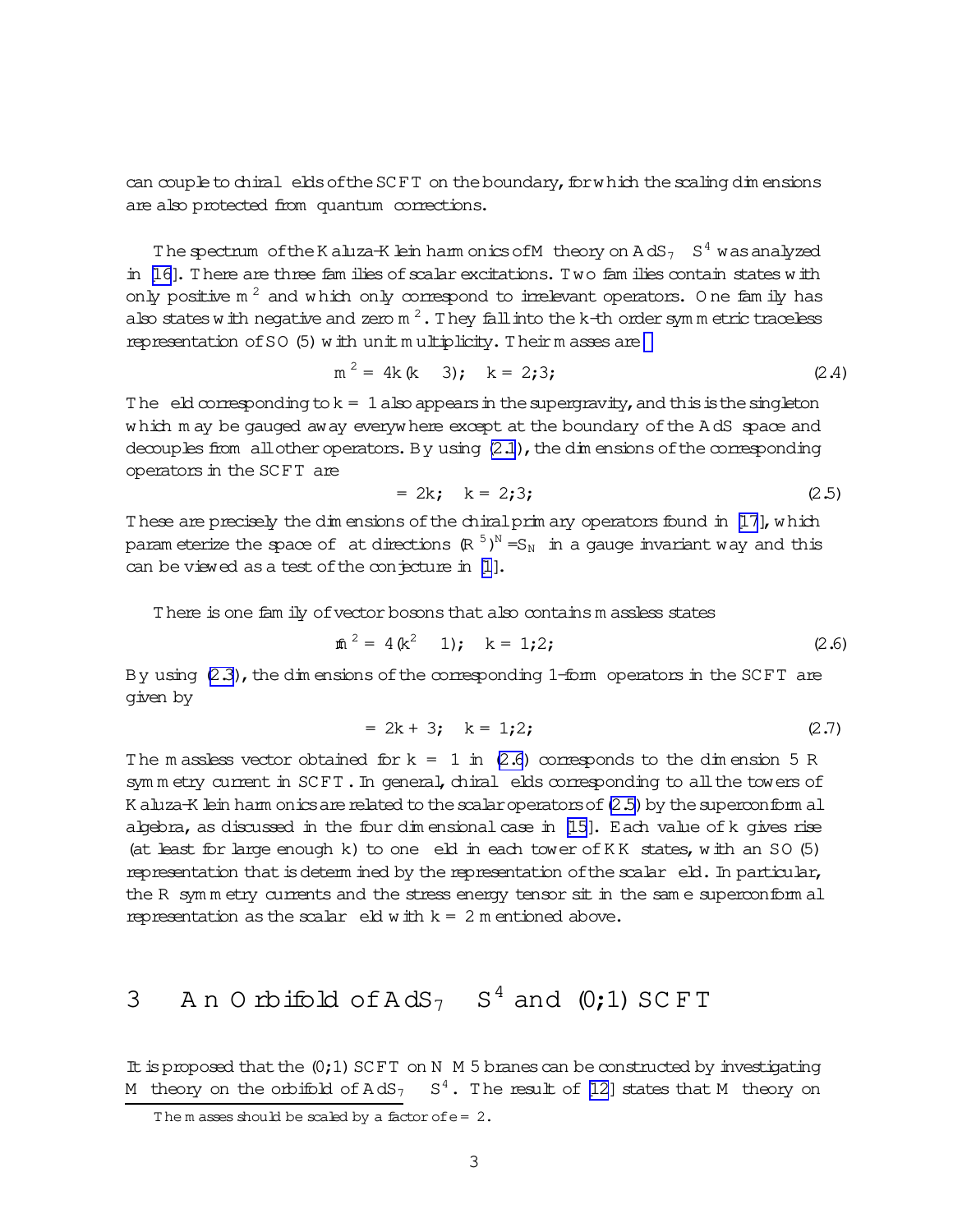<span id="page-4-0"></span>AdS $_7$   $\,$  S $^4$ =Z $_{\rm k}$  is dualto (0;1) six dimensionaltheory with the gauge group SU (k) $^{\rm N-1}$ and with one tensorm ultiplet and k hyperm ultiplets in the k k representation of the gauge group factors. The theory has a SU  $(2)_R$  symmetry, the only bosons which are transform ing non-trivially under this symmetry being the ones in the hypermultiplets and these transform in the fundam ental representation. For the M 5-brane, the transverse space is R<sup>5</sup> and an appropriate orbifolding leads to  $(0,1)$  theories on the world-volum e of the M 5-brane. In order to keep the  $AdS_7$  structure in the near-horizon geom etry, the orbifolding should act on  $S^4$  only [\[12](#page-14-0)].

O ne approach to obtain such orbifolds would be to break  $S^4$  into berations of sm aller dim ensional spheres over a base m anifold. Then one can obtain an orbifold by taking actions on the base. The SO (5) isom etry of  $\mathrm{S}^4$  will be broken into the isom etry groups of both the ber and the base. By em bedding a discrete group into the isom etry of the base corresponding to the orbifolding process, the isom etry group of the base will be further broken. This m ethod has been inspired by the work of Entin and G om is [\[14](#page-14-0)] in the context of  $AdS_4$   $S^7$ .

To explain this explicitly, let

$$
S4 = f(x1,x2,x3,x4,x5) 2 R5 jx12 + x22 + x32 + x42 + x52 = g
$$
 (3.1)

$$
D^{i} = f(x_{1}; \t i); 2 R^{i} jx_{1}^{2} + \t \t \frac{2}{1} x y_{1} \t (32)
$$

where is the radius of the 4 sphere  $S^4$  given by =  $R_{S^4}$  =  $1/2$  (N )<sup>1=3</sup> as we mentioned previous section. We list the possible berations of S<sup>4</sup> induced by the coordinate pro<del>j</del>ections.

Case 1

$$
1 : S4 : D1
$$
;  $(x_1, x_2, x_3, x_4, x_5) : (x_1)$  (3.3)

Then the generic berwillbe a 3 sphere S<sup>3</sup> and the only isom etry of the base leaving the boundary of the base invariant is  $Z_2$  whose action is given by  $x_1 \div x_1$ . Now we take the orbifold projection by  $Z_2$ . Then we obtain the hem isphere of Berkooz [\[13](#page-14-0)] which is m ade ofa bundle of 3-sphere over a 1 dim ensionalm anifold D  $^1$  =Z  $_2$  . Thus this theory has an SO  $(4)$  sym m etry. Furtherm ore, it is states in [\[13\]](#page-14-0) that the eld theory can acquire a global E<sub>8</sub> sym m etry by placing E<sub>8</sub> vector gauge eld on the berover  $x_1 = 0$ .

Case 2

$$
_{2}:S^{4}:D^{2}; (x_{1};x_{2};x_{3};x_{4};x_{5}): (x_{1};x_{2})
$$
 (3.4)

The generic ber is 2 sphere S<sup>2</sup> and the the base D<sup>2</sup> can be embedded into a complex z-plane C by letting  $z = x_1 + ix_2$ . Now the discrete subgroup  $Z_k$  of U (1) can act on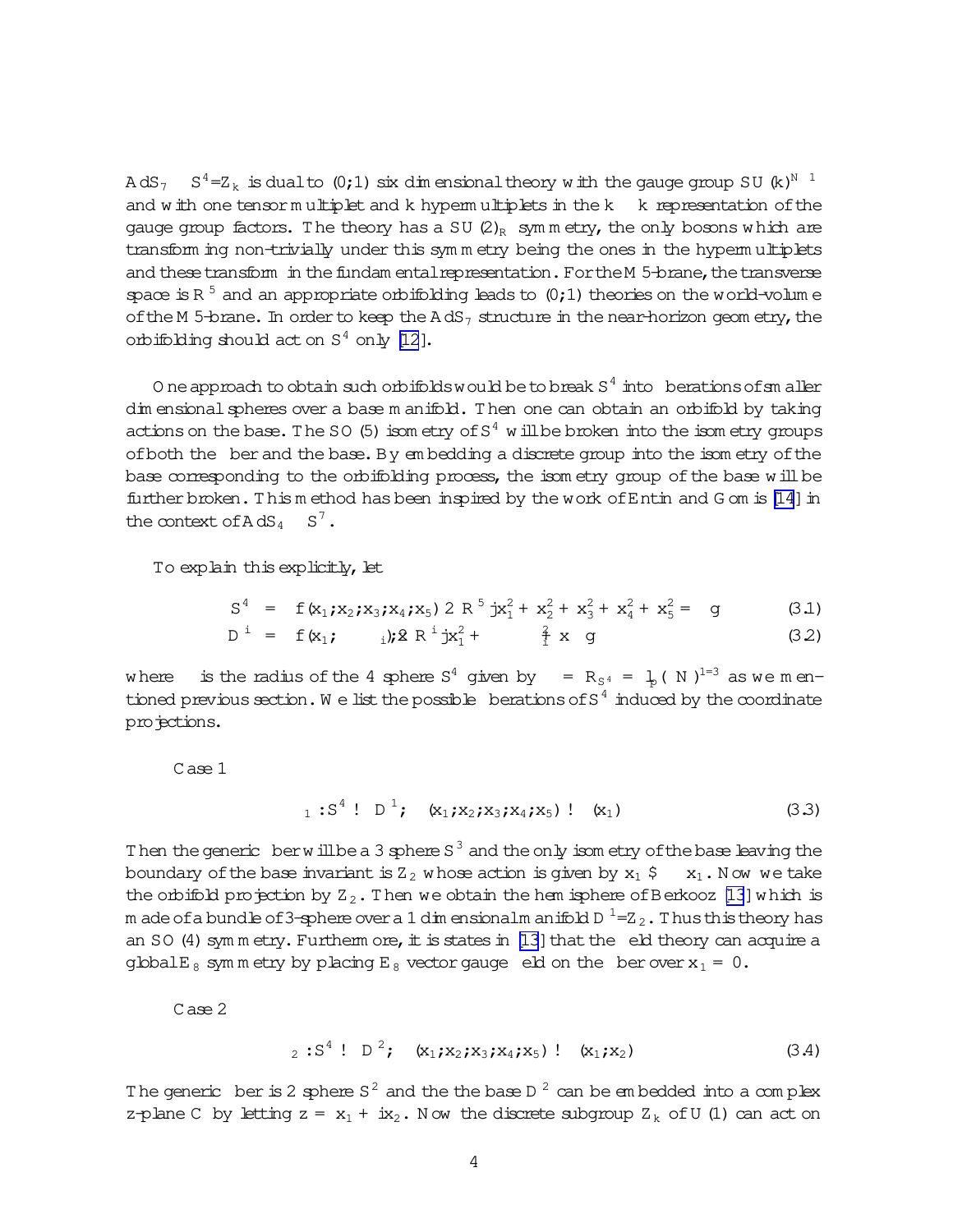the base D  $^2$  . U nder the Z  $_{\rm k}$  projection, the SO (3) = SU (2) symmetry is intact and only charges which are m ultiples ofk are allowed in the theory.

Case 3

$$
3: S4 : D3
$$
;  $(x_1, x_2, x_3, x_4, x_5) : (x_1, x_2, x_3)$  (3.5)

The generic ber is a circle  $S^1$  and the discrete subgroups of SU (2) = SO (3) can act on the base D<sup>3</sup>. Under the Z<sub>k</sub> projection, the U (1) symmetry coming from S<sup>1</sup> is intact. We know that the  $(0, 1)$  theory has a global sym m etry SU  $(2)_R$  and this cannot be realized because the SU (2) sym m etry is broken by the action of the  $Z_k$  group. So this case does not tourgoal.

Case 4

$$
_{4}:S^{4}:\mathbb{D}^{4};\quad\{x_{1};x_{2};x_{3};x_{4};x_{5}\}:\quad\{x_{1};x_{2};x_{3};x_{4}\}\qquad\qquad(3.6)
$$

The generic ber is two points (two roots for  $x_5$ ) and the base can be embedded into a (u;v)-complex space C  $^2$  by letting u =  $x_1 + ix_2$ ; v =  $x_3 + ix_4$ . Now we can break the isom etry SO (5) into SO (4)  $Z_2$ . A discrete group of AD E -type can act on the base D<sup>4</sup>. By embedding of into the rst factor SU (2) of SO (4) = SU (2) SU (2)<sub>R</sub>, SO (5) has further broken into SU  $(2)_R$ . This  $Z_2$  sym m etry interchanges the upper hem isphere and the lower hem isphere.

In all four cases we have to be careful with the singular points. The orbifold acts geom etrically on the bases and the origin of the disc is always a xed point of the orbifold group. Supergravity alone cannot describe this xed point. W e would like to em phasize that we need to include all the degrees of freedom of M theory and not just the eleven dim ensional supergravity ones in order to describe this xed point. In addition to untwisted sectors, M theory includes twisted sectors and these will help to regulate the singular geom etry at the origin of the disk. A nother singularity appears on the boundary of the disc where the radius of the sphere ber goes to zero. In this case, the fact that we use all the degrees of freedom of M theory again helps to regulate the singular geometry. Besides, the  $S^4$  radius is proportional with N which im plies that the disc radii are also proportional with  $N$ . So in the large  $N$  lim it we can take the boundary arbitrarily far away. Therefore the origin and boundary singularities do not appear in the full M theory. In our paper we are obtaining the spectrum of chiral prim ary operators obtained from the untwisted sector of M theory. It should be very interesting to obtaine the inform ation com ing from the twisted sectors of M theory.

We are going to work out the cases 2 and  $4$ . First let us consider the case  $4$ . We will exhibit the group actions in details for the  $_4$  case:

$$
A_{k 1} (= Z_k):
$$
 u! exp  $\frac{2 i}{k}$  u; v! exp  $\frac{2 i}{k}$  v: (3.7)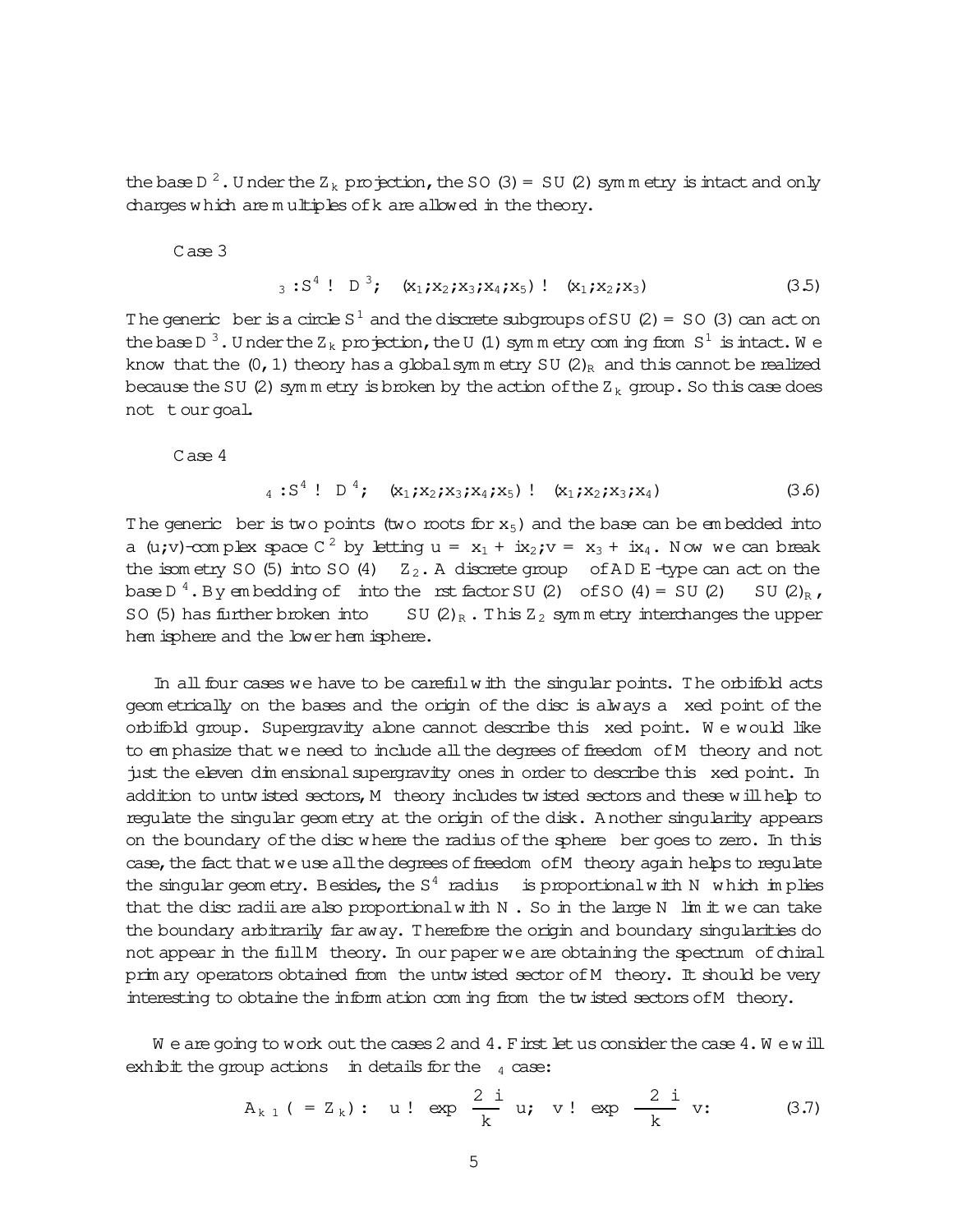<span id="page-6-0"></span>
$$
D_{k1} (= D_{k2})
$$
: u! exp  $\frac{i}{k}$  u; v! exp  $\frac{i}{k}$  v;  
u! v; v! u:  
 $E_6 (= T)$ : binary tetrahedral group of order 24.  
 $E_7 (= 0)$ : binary octahedral group of order 48.  
 $E_8 (= I)$ : binary icosahedral group of order 120.

The K aluza-K lein harm onics of M theory on  $AdS_7-S^4=$  are invariant states and can be obtained by projection of the K aluza-K lein harm onics on A dS  $_7$  S<sup>4</sup> discussed in previous section. Let us consider the scalar m odes with m ass formula given by  $(2.4)$ and check the relevant and m arginal chiral prim ary operators in this fam ily. We list  $Sp(4)$ ! SU (2) SU (2)<sub>R</sub> and  $Sp(4)$ ! SU (2)<sub>R</sub> branching rules for convenience in the A ppendix A and B.

 $A_{k}$  1 ( = Z <sub>k</sub>)

Before discussing the surviving K aluza-K lein m odes, we brie y discuss the SCFT theory obtained on the M 5 branes world-volum e. A s discuss in [\[12\]](#page-14-0), we consider N  $M$  5 branes in a transverse space R  $C^2=Z_k$ . In the type IIA side this representation is given by k D 6 branes and N N S5 branes. The 6 dim ensionalworld-volum e theory is the N  $= 1$ ;SU (k)<sup>N 1</sup> gauge theory with one tensor multiplet and k hypermultiplets in the k k representation for each of the gauge group factors. Let us denote by  $U_a^i$  $i>N$  1;a = 1;  $i$ , is the hypermultiplets. The eld theory which is obtained is conform al. The N = 1 theory in 6 dim ensions has a SU  $(2)_R$  R-sym m etry. The scalars in the hypermultiplet transform as a 2 under SU  $(2)_R$ . The scalars in the vector multiplet transform as a 3 under SU  $(2)_R$ . W e assign dim ension 1 to all of them.

N ow we proceed to discuss the surviving K aluza-K lein m odes.

We rst note that SU (2) representations can be realized as representations on the space of hom ogeneous polynom ials in  $u$ ; v and the invariant polynom ials under the action of  $Z_k$  are generated by uv;u<sup>k</sup>;v<sup>k</sup>. Thus, for generalk, we will keep only the odd dim ensional representations of SU  $(2)$  since these contain the powers of uv.

i) The  $k = 1$  K aluza-K lein particle in  $(2.4)$  transform s in the 5 of SO (5). By decom posing 5 into representations of SU  $(2)$  SU  $(2)_R$  [\[19,20\]](#page-14-0), we obtain

$$
5 = (2; 2) \quad (1; 1): \tag{3.8}
$$

N ow we perform the projection on  $(3.8)$ . The  $(1,1)$  is invariant under the so the state 1 with respect to SU  $(2)_R$  will survive the projection. H owever, these K aluza-K lein m odes can couple to dim ension 2 operators. Only some of allowed projected states will be survived in the lower supersymmetry multiplets. A  $(0;1)$  superconform alsubalgebra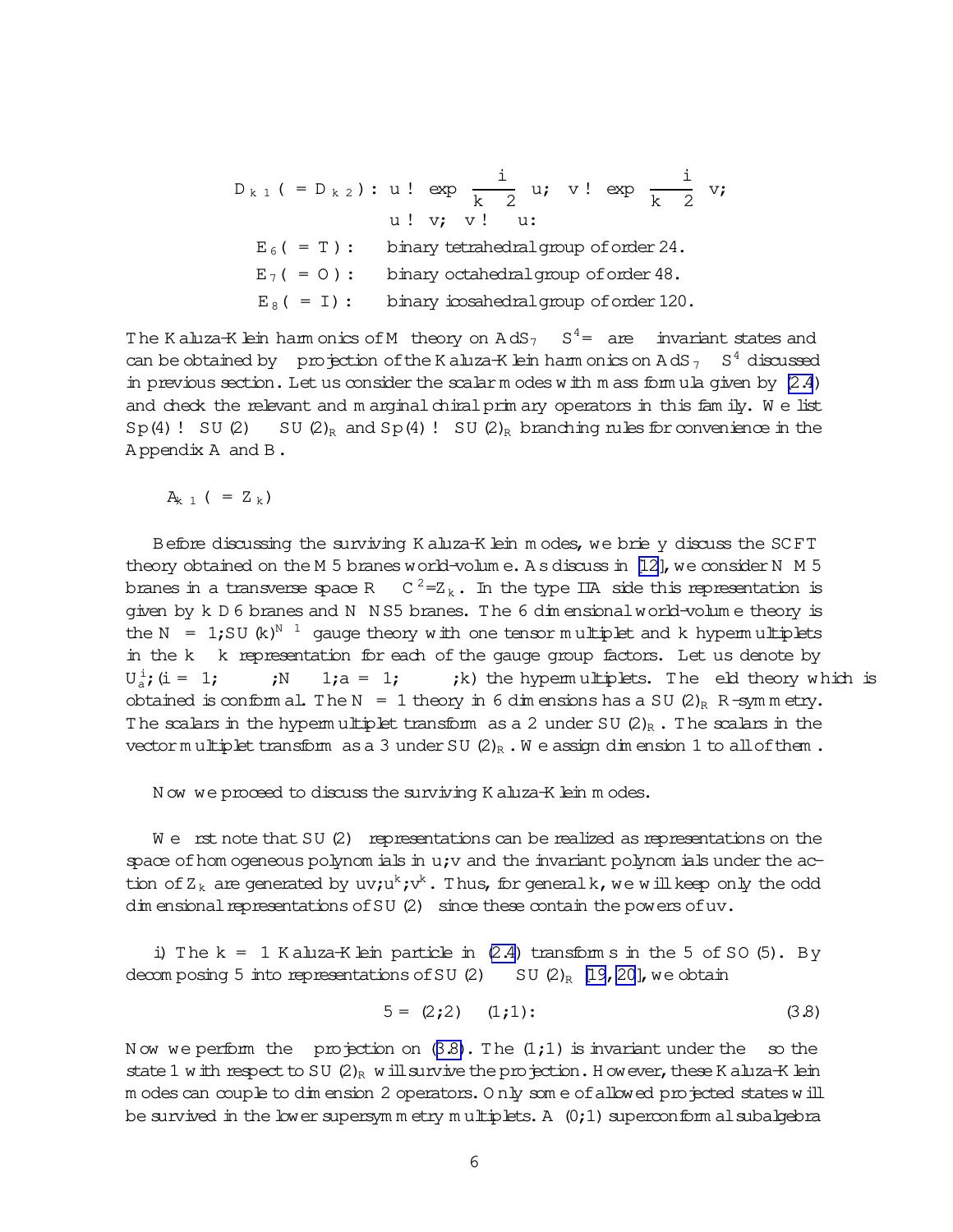<span id="page-7-0"></span>of (0;2) superconform al algebra has a generator, R, of the SU (2)<sub>R</sub> symmetry. The dim ensions of chiral operators are determ ined by SU  $(2)_R$  sym m etry half integer, so called spin s and by SO (6) Lorentz quantum num bers. In this case SO (6) weights are zero. Then the scaling dim ensions of chiral prim ary operators are determ ined in term s of the spin as [\[18](#page-14-0)].

$$
= 4s \tag{3.9}
$$

This im plies that a dim ension 2 chiralprim ary operator has the spin 1=2. Therefore 1 has the wrong spin to couple a dim ension 2 chiral operator and we do not expect any dim ension 2 chiral operators in the boundary  $(0,1)$  SCFT. R ather we would expect that the dim ension 2 operators which are not chiral prim ary to couple to the K aluza-K lein m odes in the 1. In the  $(0;2)$  SCFT,  $(2;2)$  and  $(1;1)$  in  $(3.8)$  sit in the same superm ultiplet and the m asses of  $(1;1)$  K aluza-K lein states were protected while for  $(0;1)$  SCFT, there is no such quarantee.

ii) The  $k = 2$  K aluza-K lein particle in  $(2.4)$  which transform s in the 14 of SO (5) should couple to a dim ension 4 chiral prim ary operator. D ecom posing the 14 into representations of SU  $(2)$  SU  $(2)_R$  gives

$$
14 = (3;3) \quad (2;2) \quad (1;1): \tag{3.10}
$$

The (3;3) and (1;1) are invariants under the  $Z_k$  projection which give 3 and 1 under SU  $(2)_R$ . H owever, 3 is the only part which com e from the decom position (3.10) with the correct spin to couple a dim ension 4 chiral prim ary operator according to  $(3.9)$ . Therefore,we expect to have 3 dim ension 4 chiralprim ary operators in the boundary SC FT . They are obtained by taking the gauge invariant operator T r (U  $^{\rm i_{1}}$  U  $^{\rm i_{2}}$  U  $^{\rm i_{3}}$  U  $^{\rm j_{4}}$  ) which is symm etric in the i's indices and antisymm etric in j and either one of i's. This is just in order to extract the 3 representation out of  $2 \quad 2 \quad 2$ . The U<sup>i</sup> are hypermultiplets transform ing under consecutive gauge groups in order to obtain invariants.

iii) The  $k = 3$  m assless K aluza-K lein particle in  $(2.4)$  should couple to dim ension 6 chiralprim ary operators. It transform s in the 30 which decom pose as

$$
30 = (4; 4) \quad (3; 3) \quad (2; 2) \quad (1; 1): \tag{3.11}
$$

The  $(3,3)$  and  $(1,1)$  are invariant under the projection. However, their spins are not consistent with coupling to a dim ension 6 chiral operator from the analysis of (3.9). Therefore, there are no K aluza-K lein harm onics in this fam ily that can couple to dim ension 6 chiralprim ary operatorsand no such operatorsareexpected in the boundary  $(0;1)$  SCFT.

iv) The m assless vector  $k = 1$  in [\(2.6\)](#page-3-0) is in the 10 of SO (5). Decomposing 10 we get

$$
10 = (3;1) \quad (2;2) \quad (1;3): \tag{3.12}
$$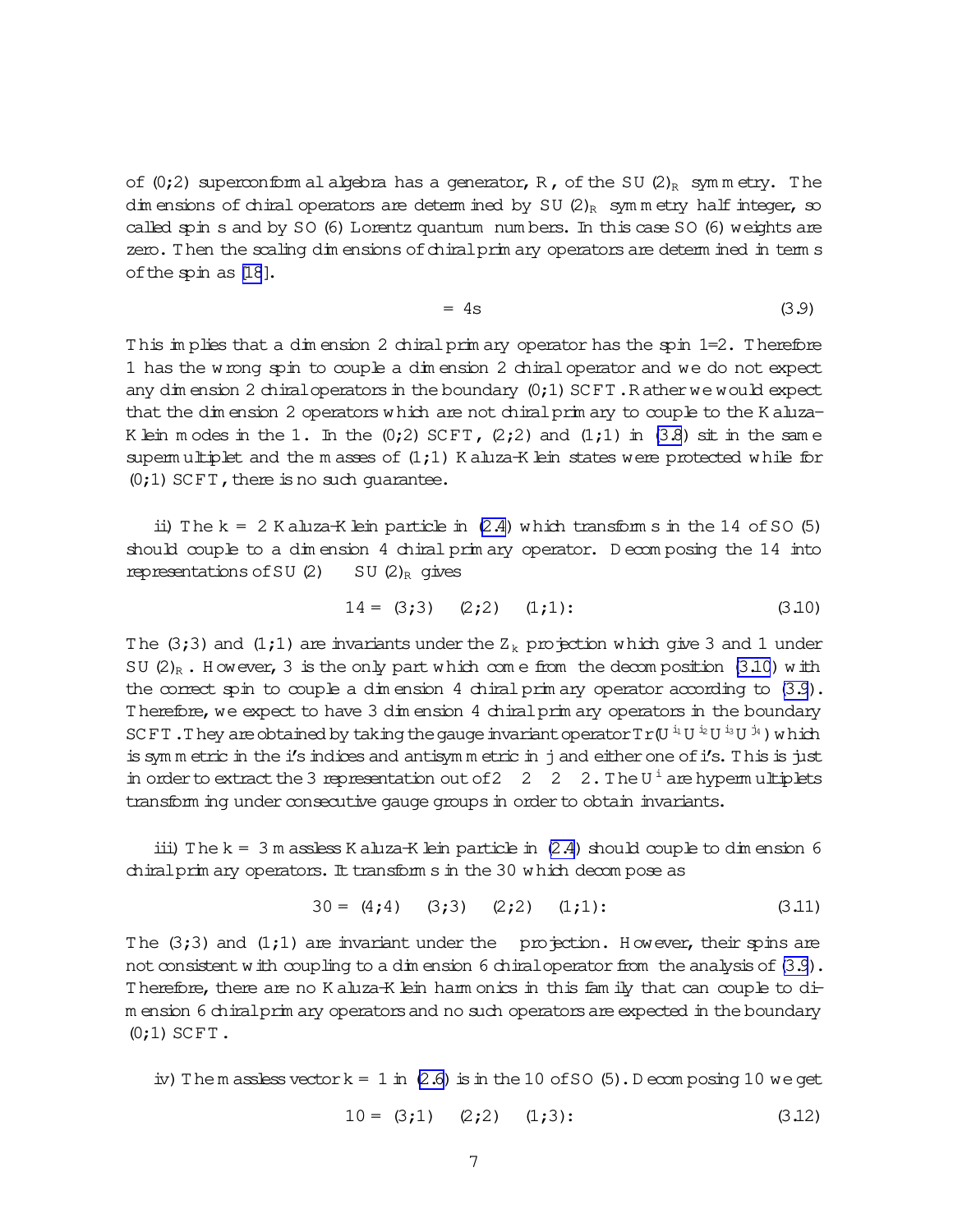The  $(3;1)$  and  $(1;3)$  are invariant under the projection. From the result of [\[18\]](#page-14-0), isolated values of dim ensions occur at  $= 4s + 5$  for the vector. This implies that  $(3;1)$  is the only part in the decomposition  $(3.12)$  with the correct spin to couple to a dim ension 5 chiralprim ary operator. Therefore, we expect the superconform alprim ary to be given by a 1 i.e. a singlet of SU  $(2)_R$ . In term s of the operator spectrum of the six dim ensionalSCFT a gauge invariant com bination having dim ension 5 and being a singlet of SU  $(2)_R$  is Tr(U UU<sup>2</sup>) which is antisym m etric in the last two U's.

It is rather straightforward to check the scaling dim ensions with right quantum num bers for otherm assive representations: spinors, higher rank tensors and so on.

Now we turn to the binary dihedral group.

$$
D_{k 1}
$$
 ( =  $D_{k 2}$ ); $E_n$ 

Since the binary dihedral group  $D_{k,2}$  is generated by the cyclic group  $Z_{k,2=2}$  and a re ection, it will further restrict the representations. For our purpose, notice that 3 does not have an invariant com ponent since uv is not invariant under the re
ection. H owever, 1 has an invariant component for  $D_{k-1}$ . A gain the 6 dim ensional eld theory brane con guration [\[12\]](#page-14-0) is the sam e as the one for  $A_{k-1}$  gauge theory except that there exists an orientifold 6 plane. Each gauge group factors couple hyperm ultiplets in vetor representation or fundam ental representation. We expect the superconform alprim ary to be given by a 1 i.e. a singlet of SU  $(2)_R$ . In term s of the operator spectrum of the SCFT a gauge invariant com bination having dim ension 5 and being a singlet of SU  $(2)_R$ is Tr(U UU  $^2$ ) which is antisymmetric in the last two U's. Since D<sub>2</sub> is the subgroup of  $E_6$  and  $E_7$ , 3 does not have an invariant com ponent under these groups. Sim ilary, one can see that  $E_8$  does not leave any invariant subspace of 3. It is true that 1 has an invariant com ponent for  $E_n$ . But it is not clear how this can be realized in the SCFT side because there is no known eld theory for  $E_n$  gauge theory.

Now we go to the case 2 i.e. to the projection  $_2$  as in  $(3.4)$ . In this case the SO (5) group is broken to SU  $(2)_R$  U  $(1)=Z_k$ . The branching rule and  $(3.9)$  analysis tells us that there is no allowed invariant states.

#### 4 C onclusion

W e studied the relation between chiral prim ary operators of SCFT in 6 dim ensions and the KK states of M theory on orbifolds of  $AdS_7-S^4$ . This generalizes the relation between the chiral prim ary operators of  $(0;2)$  SCFT and KK states of supergravity on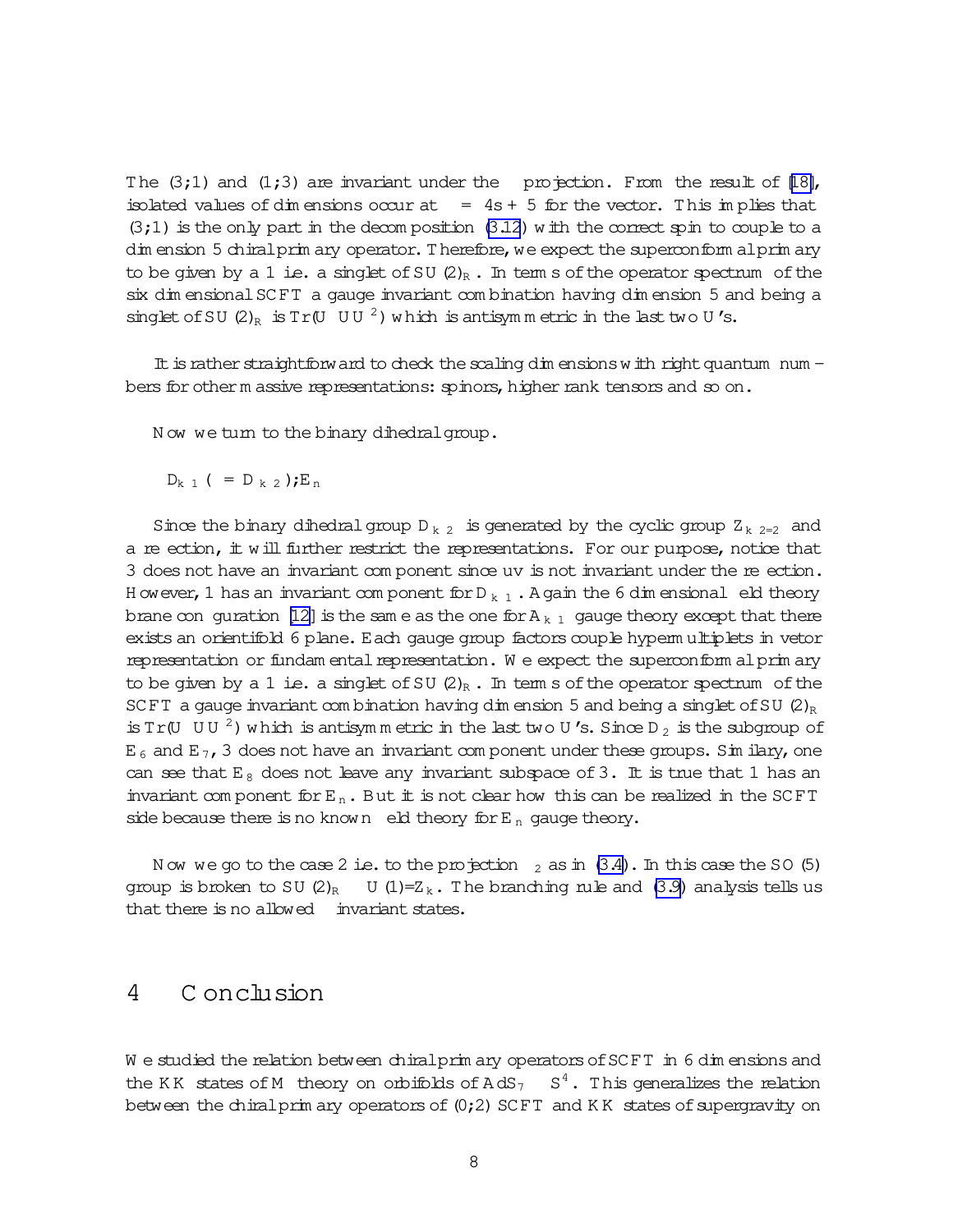AdS<sub>7</sub> S<sup>4</sup> found in [\[7,8,9,10\]](#page-14-0). In ourcase, we have obtained the surviving KK  $m$  odes in the orbifold m odels by projecting on invariant states. the known KK states for supergravity compactied on  $AdS_7$   $S^4$ .

#### A cknow ledgm ents

W e thank J.G om is, M .G unaydin, A.K ehagias, S.M inwalla, Y.O z, J.Teming and A.Za aronifor em ail correspondences. RT would like to thank Prof. O rlando A lvarez for valuable discussions on various points in this paper. CA thanks B.-H. Lee for bring his attention to the ref. [\[19\]](#page-14-0).

We would like to thank our referee for helping us to im prove our paper.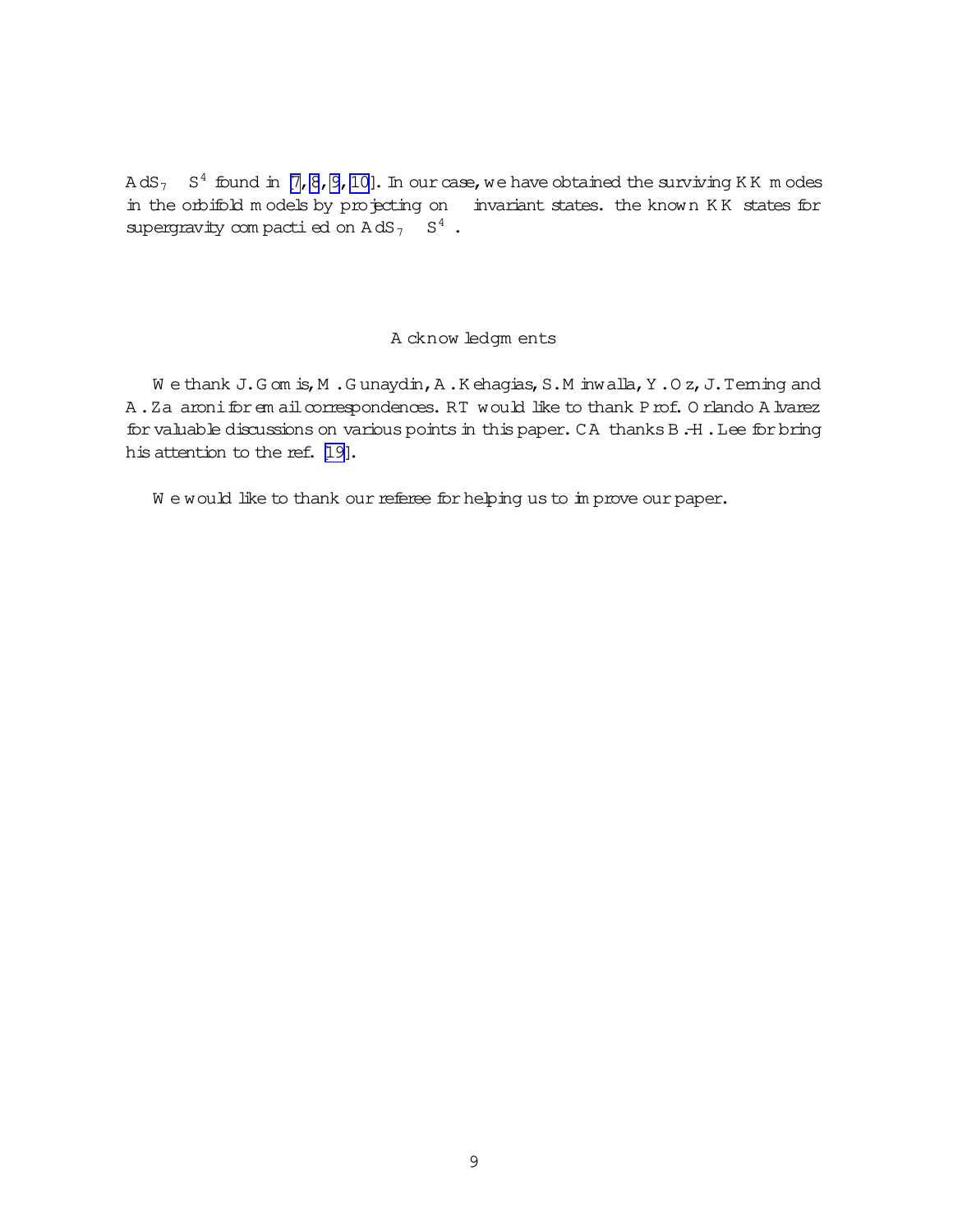| F ields                   | $Sp(4)$ D ynkin label       | SU(2)     | SU $(2)_{R}$      |        |         |
|---------------------------|-----------------------------|-----------|-------------------|--------|---------|
| р<br>3 index anti. tensor | $(0;0)$ :<br>$\mathbf{1}$   | (1;1)     |                   |        |         |
| spinor                    | $(1;0)$ :<br>4              | (2;1)     | (1;2)             |        |         |
| scalar                    | $(0;1)$ :<br>5              | (2; 2)    | (1;1)             |        |         |
| graviton                  | $(0;0)$ :<br>$\mathbf{1}$   | (1;1)     |                   |        |         |
| gravitino                 | $(1;0)$ :<br>4              | (2;1)     | (1;2)             |        |         |
| р<br>3 index anti. tensor | $(0;1)$ :<br>5              | (2;2)     | (1;1)             |        |         |
| vector                    | 10<br>$(2;0)$ :             | $(3;1)^*$ | (2; 2)            | (1;3)  |         |
| scalar                    | $(0;2)$ :<br>14             | $(3;3)^*$ | (2; 2)            | (1;1)  |         |
| spinor                    | 16<br>$(1;1)$ :             | (3;2)     | (2;3)             | (2;1)  | (1;2)   |
| р<br>3 index anti. tensor | $(0;0)$ :<br>$\mathbf{1}$   | (1;1)     |                   |        |         |
| gravitino                 | $(1;0)$ :<br>$\overline{4}$ | (2;1)     | (1;2)             |        |         |
| graviton                  | $(0;1)$ :<br>5              | (2;2)     | (1;1)             |        |         |
| 2 index anti. tensor      | $(2;0)$ :<br>10             | (3;1)     | (2; 2)            | (1;3)  |         |
| p<br>3 index anti. tensor | 14<br>$(0;2)$ :             | (3;3)     | (2; 2)            | (1;1)  |         |
| gravitino                 | $(1;1)$ :<br>16             | (3;2)     | (2;3)             | (2;1)  | (1;2)   |
| spinor                    | $(3;0)$ :<br>20             | (4;1)     | (3;2)             | (2;3)  | $(1;4)$ |
| scalar                    | 30<br>$(0;3)$ :             | (4; 4)    | (3;3)             | (2; 2) | (1;1)   |
| vector                    | 35<br>(2;1):                | (4;2)     | (3;3)             | (2; 4) | (3;1)   |
|                           |                             | (2; 2)    | (1;3)             |        |         |
| spinor                    | $(1;2)$ :<br>40             | (4;3)     | $(3; 4)$ $(3; 2)$ |        | (2;3)   |
|                           |                             | (2;1)     | (1;2)             |        |         |

### 5 A ppendix A: Sp(4) B ranching Rule I

Table 1. The rst 3 superconform alm ultiplets, their Sp(4) D ynkin labelling and branching rules for SU  $(2)$  SU  $(2)_R$ . The asterisk denote the spectrum s of negative or zero  $m^2$ . The two states with  $\#$  are invariant ones with appropriate right quantum num ber.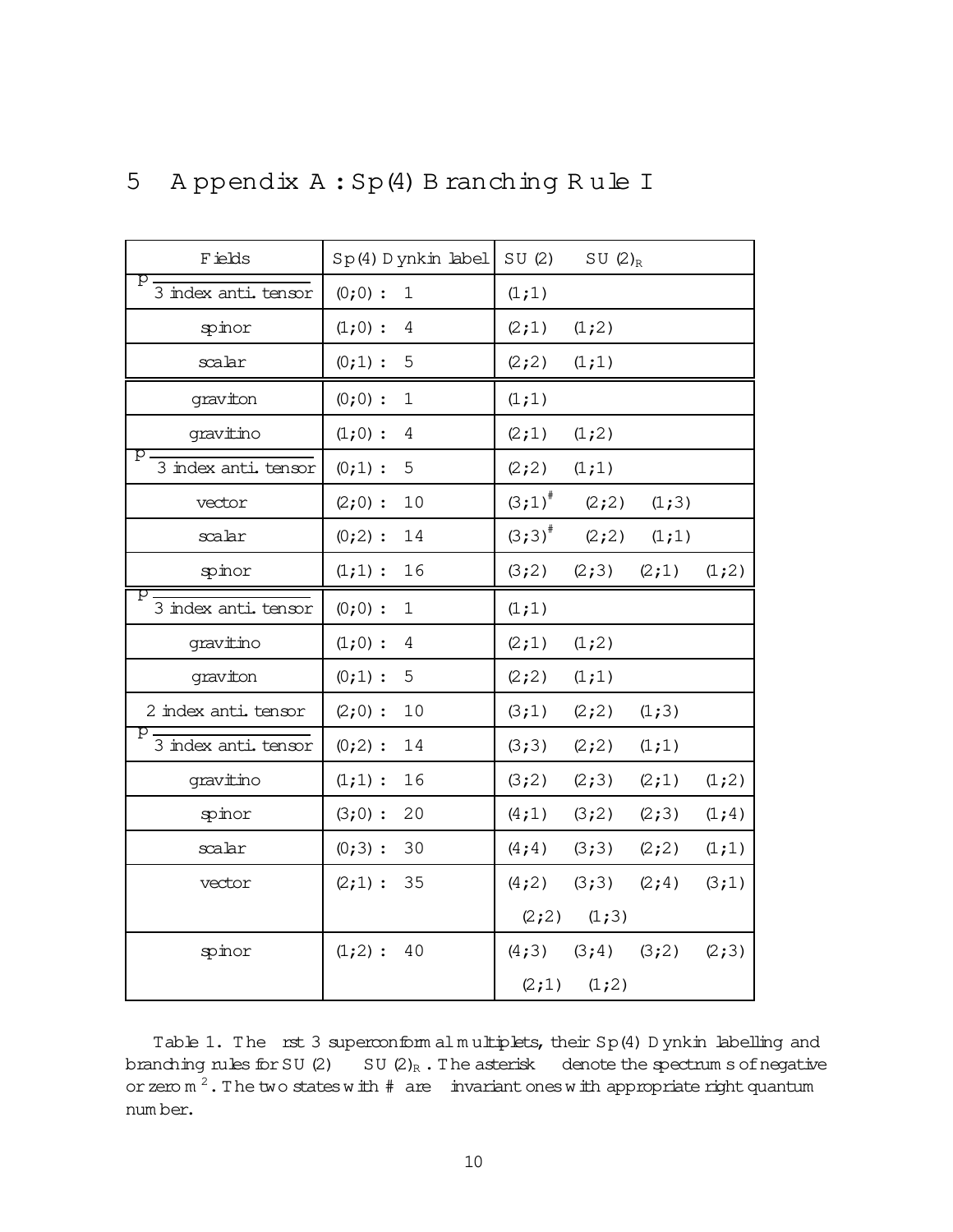| F ields                    | $Sp(4)$ D ynkin label     | SU(2)  | SU $(2)_R$              |                   |        |       |
|----------------------------|---------------------------|--------|-------------------------|-------------------|--------|-------|
| scalar                     | $(0;0)$ :<br>$\mathbf{1}$ | (1;1)  |                         |                   |        |       |
| spinor                     | $(1;0)$ :<br>4            | (2;1)  | (1;2)                   |                   |        |       |
| р.<br>3 index anti, tensor | $(0;1)$ :<br>5            | (2; 2) | (1;1)                   |                   |        |       |
| vector                     | $(2;0)$ :<br>10           | (3;1)  | (2; 2)                  | (1;3)             |        |       |
| graviton                   | $(0;2)$ :<br>14           | (3;3)  | (2; 2)                  | (1;1)             |        |       |
| gravitino                  | $(1;1)$ :<br>16           | (3;2)  | (2;3)                   | (2;1)             | (1;2)  |       |
| spinor                     | $(3;0)$ :<br>20           | (4;1)  | (3;2)                   | (2;3)             | (1; 4) |       |
| р<br>3 index anti. tensor  | (0;3):<br>30              | (4; 4) | (3;3)                   | (2; 2)            | (1;1)  |       |
| 2 index anti. tensor       | (2;1):<br>35              | (4;2)  | (3;3)                   | (2; 4)            | (3;1)  |       |
|                            |                           |        | $(2;2)$ $(1;3)$         |                   |        |       |
| scalar                     | $(4;0)$ : 35              |        | $(5;1)$ $(4;2)$ $(3;3)$ |                   | (2; 4) |       |
|                            |                           | (1;5)  |                         |                   |        |       |
| gravitino                  | $(1;2)$ :<br>40           | (4;3)  | (3;4)                   | (3;2)             | (2;3)  |       |
|                            |                           | (2;1)  | (1;2)                   |                   |        |       |
| scalar                     | (0;4): 55                 | (5;5)  | $(4; 4)$ $(3; 3)$       |                   | (2; 2) |       |
|                            |                           | (1;1)  |                         |                   |        |       |
| spinor                     | (3;1): 64                 | (5; 2) | $(4;3)$ $(3;4)$         |                   | (2;5)  |       |
|                            |                           | (4;1)  | (3;2)                   | (2;3)             | (1; 4) |       |
| spinor                     | (1;3): 80                 | (5; 4) | (4;5)                   | (4;3)             | (3;4)  |       |
|                            |                           | (3;2)  |                         | $(2;3)$ $(2;1)$   | (1;2)  |       |
| vector                     | (2;2): 81                 | (5;3)  |                         | $(4; 4)$ $(3; 5)$ | (4;2)  |       |
|                            |                           | (3;3)  | (2; 4)                  | (3;1)             | (2; 2) | (1;3) |

Table 2. The fourth superconform alm ultiplet, its  $Sp(4)$  D ynkin labelling and branching rules for SU  $(2)$  SU  $(2)_R$ .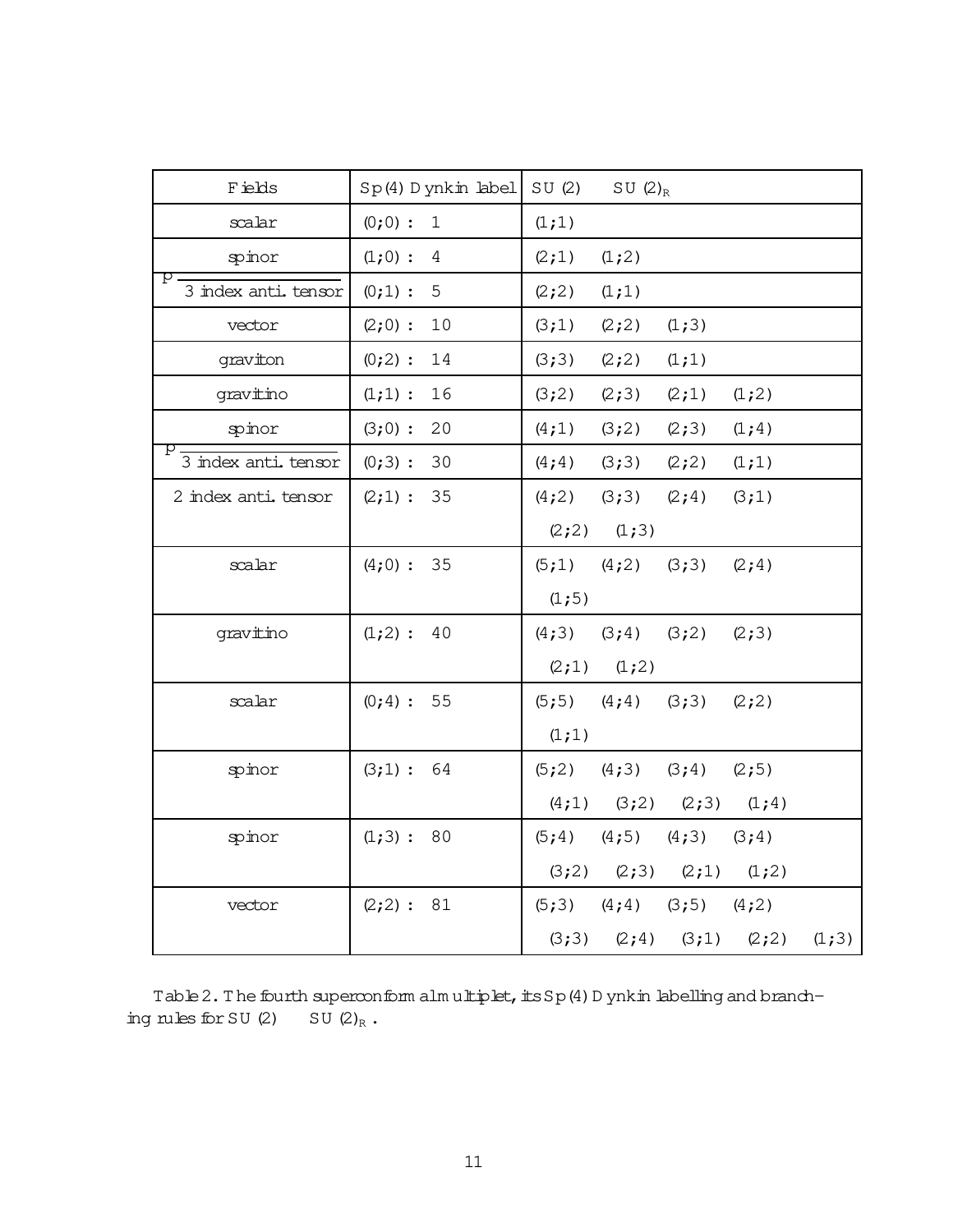| F ields                   | $Sp(4)$ D ynkin label       | SU $(2)_{R}$                |
|---------------------------|-----------------------------|-----------------------------|
| р<br>3 index anti, tensor | $(0;0)$ :<br>$\mathbf 1$    | $\mathbf 1$                 |
| spinor                    | $(1;0)$ :<br>4              | 4                           |
| scalar                    | $(0;1)$ :<br>5              | 5                           |
| graviton                  | $(0;0)$ :<br>$\mathbf 1$    | 1                           |
| gravitino                 | $(1;0)$ :<br>$\overline{4}$ | 4                           |
| р<br>3 index anti. tensor | $(0;1)$ :<br>5              | 5                           |
| vector                    | $(2;0)$ :<br>10             | 3<br>7                      |
| scalar                    | $(0;2)$ :<br>14             | 5<br>9                      |
| spinor                    | $(1;1)$ :<br>16             | 6<br>$\overline{2}$<br>8    |
| p<br>3 index anti. tensor | $(0;0)$ :<br>$\mathbf 1$    | $\mathbf 1$                 |
| gravitino                 | $(1;0)$ :<br>4              | 4                           |
| graviton                  | $(0;1)$ :<br>5              | 5                           |
| 2 index anti. tensor      | $(2;0)$ :<br>10             | 3<br>7                      |
| р<br>3 index anti. tensor | $(0;2)$ :<br>14             | 5<br>9                      |
| gravitino                 | 16<br>$(1;1)$ :             | 6<br>$\overline{2}$<br>8    |
| spinor                    | $(3;0)$ :<br>20             | 10<br>6<br>$\overline{4}$   |
| scalar                    | $(0;3)$ :<br>30             | 13<br>9<br>7<br>$\mathbf 1$ |
| vector                    | $(2;1)$ :<br>35             | 9<br>5<br>3<br>11<br>7      |
| spinor                    | 40<br>$(1;2)$ :             | 12<br>10<br>8<br>6<br>4     |

## 6 A ppendix  $B : Sp(4)$  B ranching Rule II

Table 3. The rst 3 superconform alm ultiplets, their Sp(4) D ynkin labelling and branching rules for SU (2)<sub>R</sub> . The asterisk denote the spectrum s of negative or zero  $\mathsf{m}^2$  .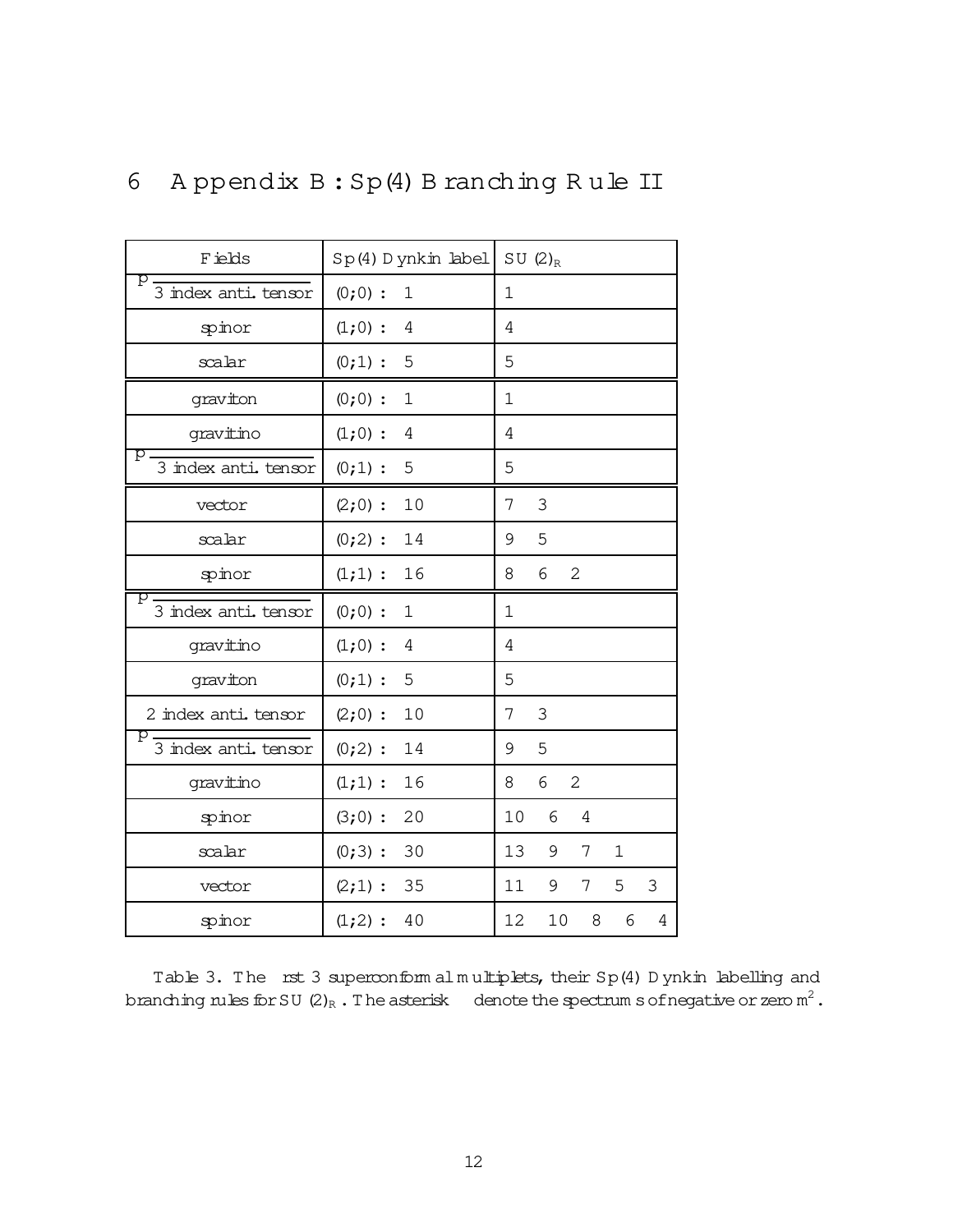<span id="page-13-0"></span>

| F ields                    | Sp(4) Dynkin label          | SU $(2)_R$                           |
|----------------------------|-----------------------------|--------------------------------------|
| scalar                     | $(0;0)$ :<br>$\mathbf 1$    | $\mathbf{1}$                         |
| spinor                     | $(1;0)$ :<br>$\overline{4}$ | 4                                    |
| р<br>3 index anti, tensor  | $(0;1)$ :<br>5              | 5                                    |
| vector                     | 10<br>$(2;0)$ :             | 3<br>7                               |
| graviton                   | $(0;2)$ :<br>14             | 5<br>9                               |
| gravitino                  | $(1;1)$ :<br>16             | 6<br>2<br>8                          |
| spinor                     | $(3;0)$ :<br>20             | 10<br>6<br>$\overline{4}$            |
| p.<br>3 index anti. tensor | $(0;3)$ :<br>30             | 13<br>9<br>7<br>$\mathbf{1}$         |
| 2 index anti, tensor       | 35<br>$(2;1)$ :             | 5<br>11<br>9<br>3<br>7               |
| scalar                     | 35<br>$(4;0)$ :             | 13<br>5<br>$\mathbf{1}$<br>9<br>7    |
| gravitino                  | $(1;2)$ :<br>40             | 12<br>10<br>8<br>6<br>$\overline{4}$ |
| scalar                     | $(0;4)$ :<br>55             | 17<br>13<br>9<br>5<br>11             |
| spinor                     | (3;1):<br>64                | 12<br>10<br>14<br>8                  |
|                            |                             | 6<br>2<br>8<br>4                     |
| spinor                     | $(1;3)$ :<br>80             | 10<br>16<br>14<br>12                 |
|                            |                             | 10<br>8<br>6<br>$\overline{4}$       |
| vector                     | $(2; 2)$ :<br>81            | 11<br>15<br>13<br>11                 |
|                            |                             | 5<br>3<br>9<br>7<br>7                |

Table 4. The fourth superconform alm ultiplet, its Sp(4) D ynkin labelling and branching rules for SU  $(2)_R$ .

### R eferences

- [1] J.M aldacena, [hep-th/9711200](http://arxiv.org/abs/hep-th/9711200).
- [2] S.S.G ubser, I.R.K lebanov, A.M.Polyakov, hep-th/9802109.
- [3] E.W itten[,hep-th/9802150](http://arxiv.org/abs/hep-th/9802150).